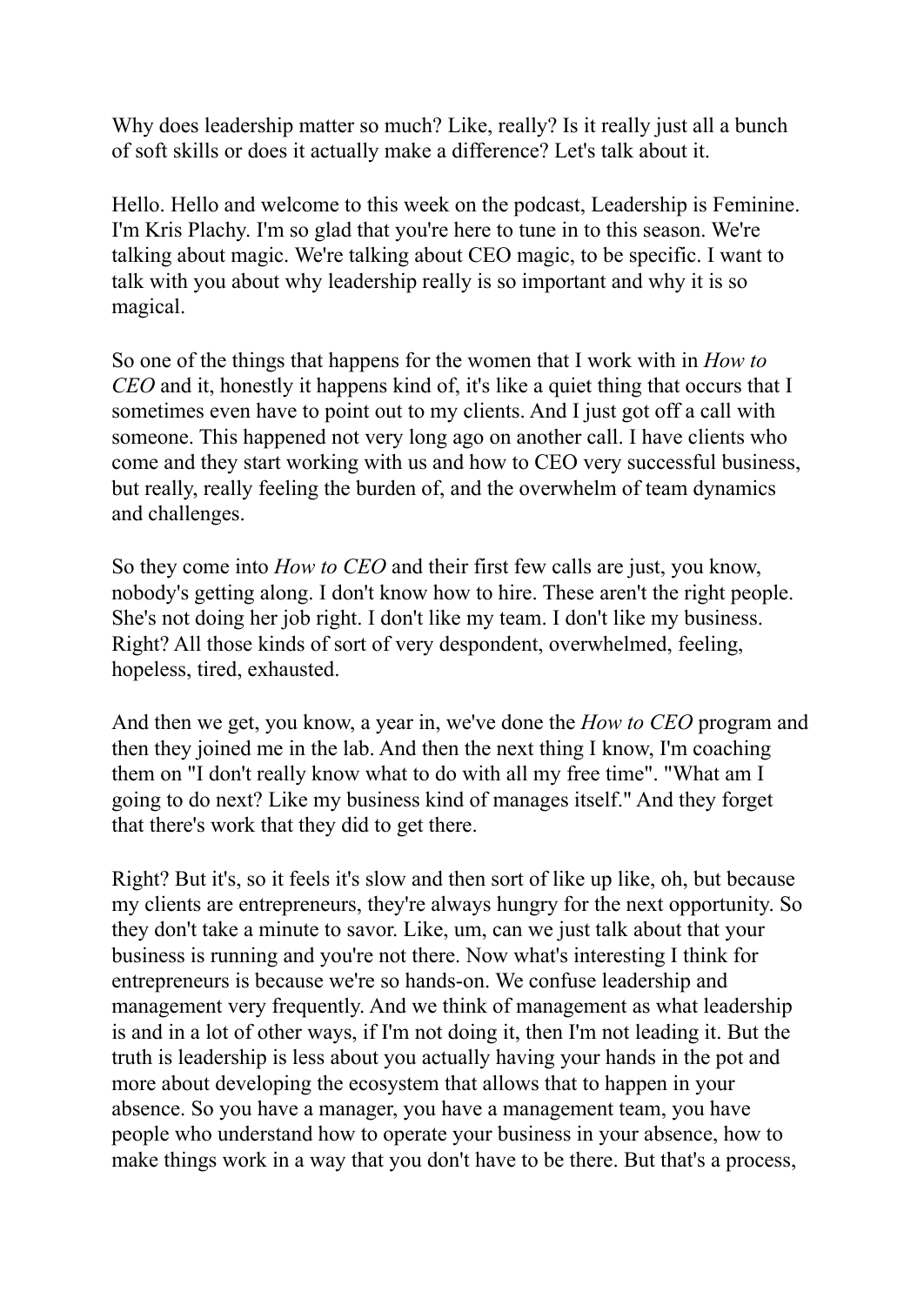right? That is an evolution of your own growth from really that entrepreneur, which is what I teach is like 'we', to that CEO level, which is more of an organism of us. It's an ecosystem. And I know that that can sound similar, but there's a difference because we include includes you and you're sitting in the same seat with a lot of the people, but let me, let me be very specific.

I want you to think about the last experience you had with a business that was not good. So maybe you, um, it was a customer service issue. Maybe it was a delivery issue. Maybe it was a quality issue. I'm going through that myself right now with a program I signed up for that really has turned out to not be what I expected.

Whatever it is, I just want you to think about it. Now, what we tend to do is we tend to blame whatever that negative experiences on the person that's in direct line of the experience. So poor customer service, it's the rep. Poor quality it's whoever made the product or whatever. Poor delivery of a service, it's the packaging, it's the system, it's the person running it. Right?

It's whatever. What I want to really hold space for is that when I remember years ago, when I went into a grocery. It was, I couldn't get any help at the pharmacy. And I went to a store manager and said, "Hey, I'm just trying to get a little help with the pharmacy," and he was completely disinterested in helping me.

And I realized in that moment that every single customer service challenge, service delivery problem, quality issue that you have in a business is it leadership problem. But we like to just blame the attendant, the rep, the person that we're working with right there. Rather than recognizing that, the reason that, that behavior, the reason that that level of quality or poor quality is allowed is, is tolerated, is there is because of leadership.

And so, what happens though, as an entrepreneur is if you are used to being a manager, meaning you're used to touching everything when something doesn't go well, your first inclination is to get back involved yourself and fix it because nobody can fix it like you can, right? It's just easier for me to do myself than try to explain to someone else. I'll just take care of it.

For as long as you keep that pattern, you maintain problems in your business because you're not building an ecosystem that can handle them in your absence. Because that's where the magic is. Right? The magic is when a client comes to me and says, "I can't figure out how to deal with this team of mine." And then a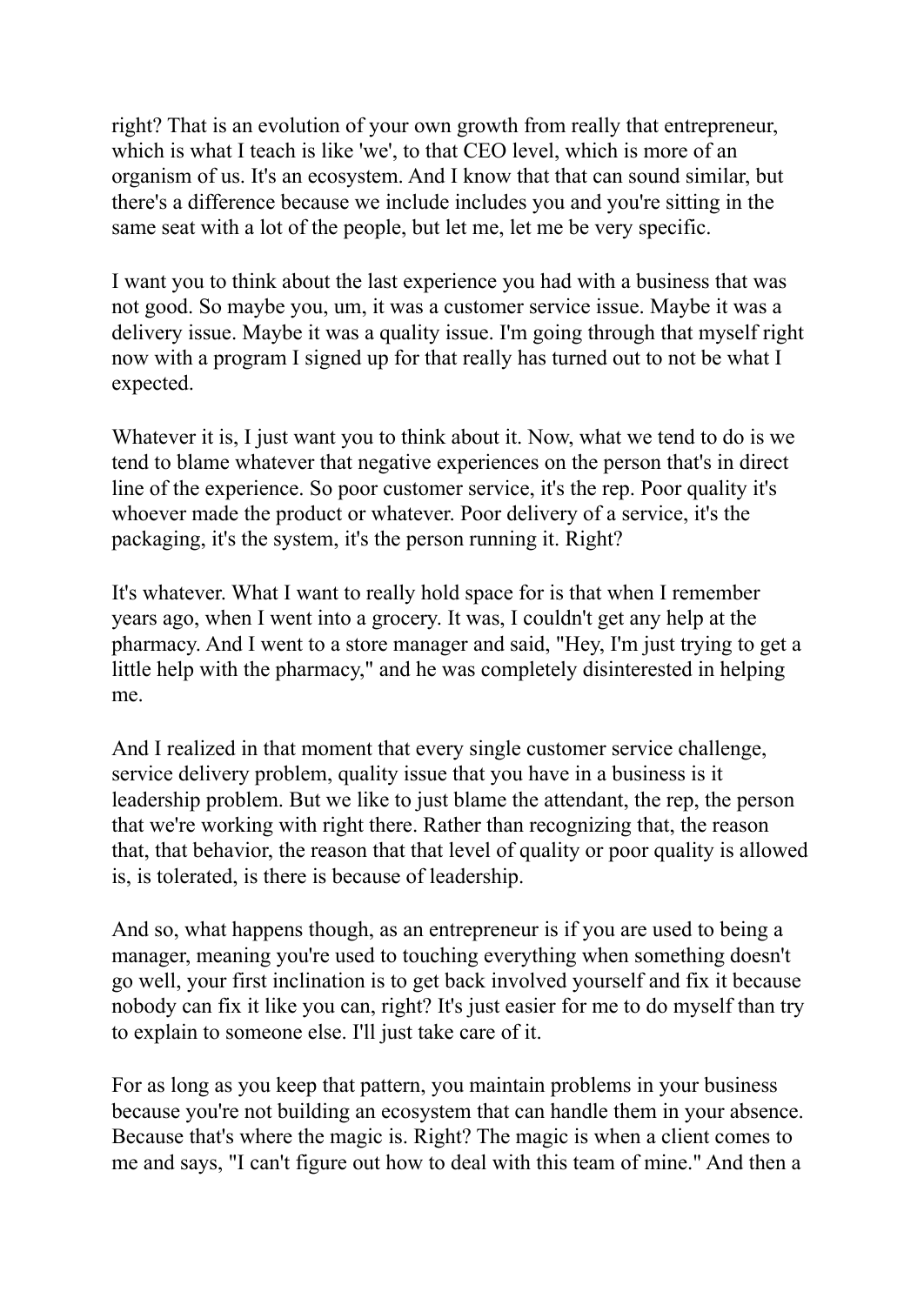year later they're saying, "oh my gosh, this is, I don't know what to do with myself. My team is pretty much running itself. I haven't been in the office in this long." Right?

I just had that conversation with someone today. And that is not uncommon. Because we stopped swooping in to be the solution provider for every problem. We build the team that can do that. But if you don't know how to do that, you're going to be constantly in the weeds.

You have to first believe that that's possible. How do we know that's possible? Because I want you to look around at the big, huge companies on the planet that thrive that the CEO of that business is not answering customer calls. Somebody figured it out or else we would never have billion dollar businesses.

Now, most people I work with don't have any aspiration for that. You just want a healthy seven, maybe multiple eight figure business, right? You don't, you're not looking for coupajillions. But if that can happen at a huge level, can it happen at a, you know, 15 or 22-person business? What's the difference? The difference is the skillset of the CEO.

The difference is resources for the CEO, which is true, but it's mindset because when you work in a big company, people have a different way of thinking about what gets done and they don't go to the CEO and say, "Hey CEO, we can't figure this out. Can you please answer the phones today? Joe's calling in sick, can you please make the sandwiches?"

Well, it doesn't work that way, but if you keep playing that way, your business will keep operating that way and we'll continue to be completely dependent on you in a way that is keeping you trapped in your own business. So this is why we do *How to CEO*.

Now, *How to CEO* is a program that we, we birthed and put in the world last year. And at this recording, my CFO informs me that last year we worked with 132 women, which I'm so proud of, in the, *How to CEO* program, because 132 women means we probably helped change the lives of 1300 people because I figure every leader touches at least 10. And when a leader is more confident when she's more grounded, when she's more clear, when she's more directed, when she's more joy-filled when she's thriving, then the people around her do also.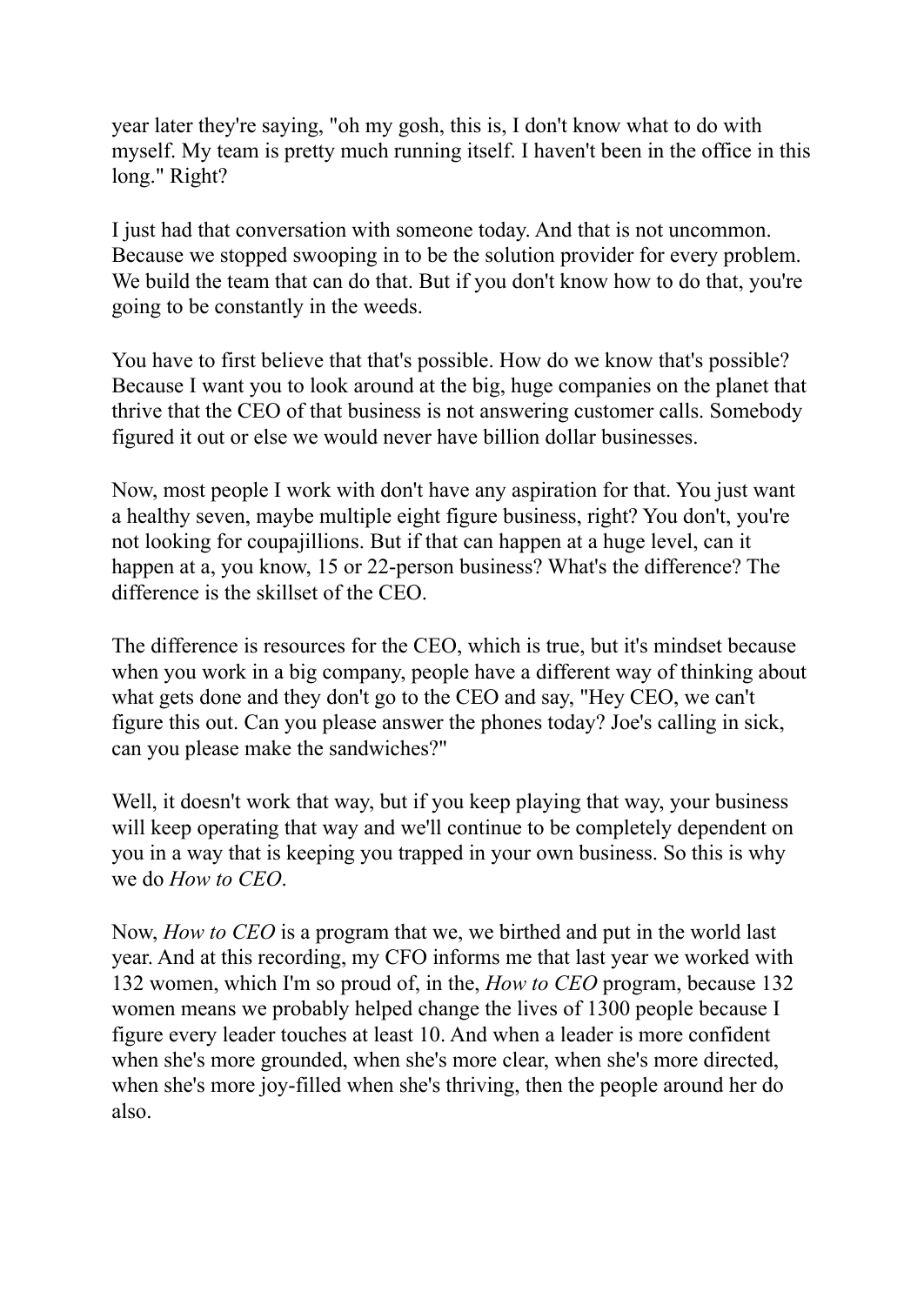So I'm really, really proud of what we do. So here we are, at the beginning again of our next *How to CEO*, it starts on January 25th. And here you are listening to this podcast. If you've been thinking about it, but you haven't joined us, I just want to talk to you about what are you doing to help yourself learn how to lead the team?

I've had a few people, right? New year, same Rhonda in the billing department. She didn't miraculously change or disappear when you were gone for break. She's back again. She's still there being negative or Debbie downer or not listening or coming in late or not taking initiative. What is it? How much longer are you going to deal with that?

Like, it's, it's amazing what happens when you really do start to see, first of all, how much authority you have over the decisions that are made for your team in your team, with your team. And that you have the emotional fortitude to handle it.

I think that's what gets so many of us, as we care about people we're very loyal. We don't want to let people down. We don't want to hurt them. I mean, goodness, it's the middle of pandemic, this terrible time. But at the same time you are suffering, you are struggling because you don't have a team to support you. I mean, how much longer do we dothis?

So when we, we did this, *How to CEO*, now we really thought about, okay, what did we love and what could we change? And we made some decisions. We decided to change it from a 12 week program to an eight week program. And the reason we did that is we knew that most people came to us with a real, like two or three significant triage needs. And we know that by helping you get through those triage needs, you're able to kind of open up your brain and accept some new ways of doing things.

But initially, most women come to us and they need some very specific support with very specific issues in their team. So within the first eight weeks, we really clear that. And then we invite you to do the lab with us for a year. And that's ongoing advisement, coaching. Consulting, really, right? You bring problems and we, we figure them out together.

You leverage our experience and our knowledge of the particular topic that we're talking about, which is team leadership and management to implement the right kind of changes into your business. And you do that. You do that part, and then you come back and you work it out with us. What worked, what didn't. Or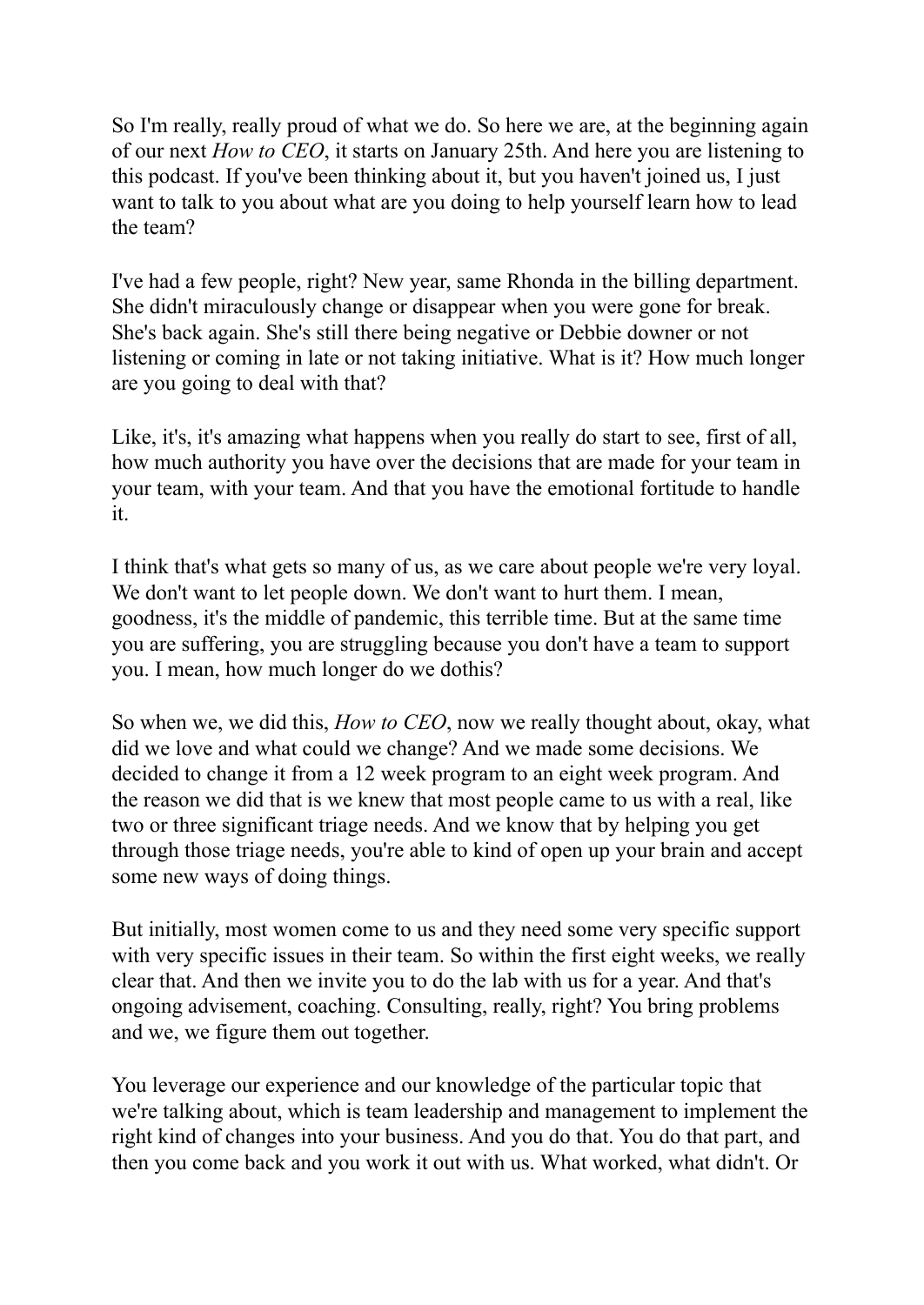maybe sometimes for some of our clients, they just come because they just need help and they just need to show up and they just need to feel supported.

So we made that decision. And so as a result, we've lowered the registration a little bit too, because now it's eight weeks instead of 12. So it's incredibly affordable and when you look at the increase in revenue that the majority of our clients experience, once they get the team figured out, it's a no-brainer.

So this is slightly a longer like sales call on the, *How to CEO* program, but I also want to really help you know, that the problems you're facing in your business, if they're recurring, it's not a person on the team problem, other than the one that has the same name as you. And I can speak from that very humbly from personal experience.

Right? When I have a repeating pattern, guess who I have to pay attention to. And that's what coaching's for. That's what that kind of support is for. Like, can we just kinda look at why this is happening? What's happening? Why do you keep hiring the same ineffective person? Why do you keep doing that? Why do you keep hiring the same kind of person? Why, why do you feel like you got to save everybody what's happening? Why can't you have a difficult conversation? Why are you paying so much money, whatever it is.

So in the world of business coaching, I just had this exchange with somebody the other day, who said, you know, business coaching is so saturated, I'm like I don't do business coaching. I do leadership coaching. If you want to learn how to make more money or how to market your business or how to get more clients go somewhere else. If you want to figure out who you are and how to build a team that honors you as a woman and as a leader and as a visionary, this is where you need to be.

Because you really can curate a team that is in complete alignment with you. And there's no better magic than that. For the woman who wants to thrive in the world and do her work and make a difference, having a team where you feel absolutely supported is magic. And I'll tell you what the opposite is true.

Having people on your team that you do not believe are there to be supportive and do not support the business, or you, or the goals. It is absolute turmoil. And yet we tolerate it. Because we don't want other people to feel bad or we don't know how, or we think it's just us. So we think we're the problem and we don't know how to solve it. So we just tolerate it.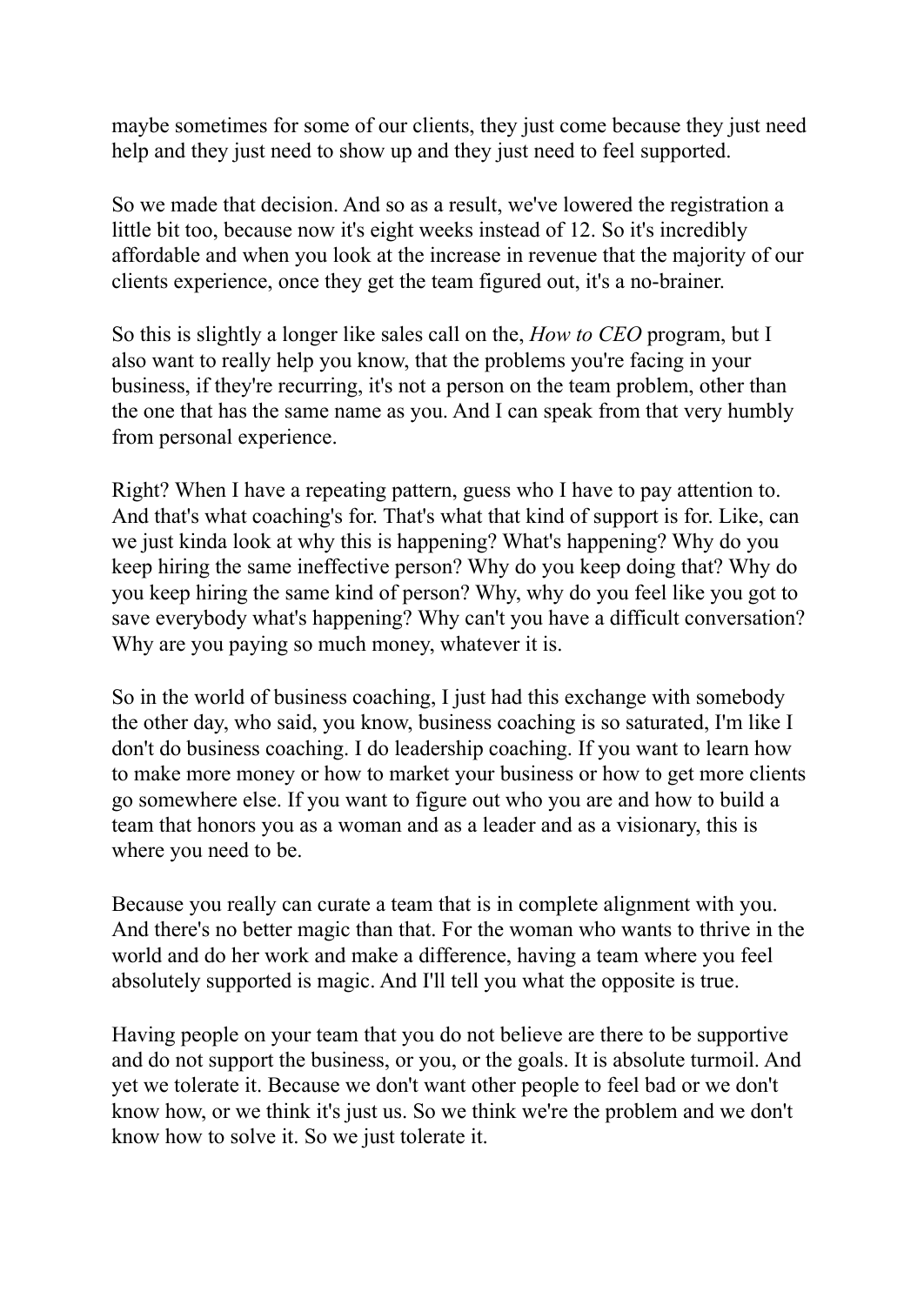That isn't true. We can solve that. So whether you have a revolving door or you have a door that's been cemented often, nobody leaves. There are ways to resolve these. And I would love nothing more than for you to join the ranks of all the other women that I've worked with this year to come in, learn what you need to learn, get the support you need to get, get some perspective you've never had before.

Have some fun. We laugh a lot on all of our calls. And turn this year to move forward in 2022 with a foundation you've never had before, when it comes to the people you hire to help deliver on the promise of your business. Everywhere I go, I think it's part of the problem I have now with what I do, as soon as something happens, I just immediately know this is leadership issue.

You can tell when you walk in a store. Why is it that the dance studio that my husband and I've been taking lessons at is so delightful? We're in the middle of a pandemic. You would think that any place would have a hard time hiring great people, it would be a dance studio. In a smaller town. But they have the best people and they're delightful and everything runs like clockwork.

But then I go in a restaurant and I can't get help. That's not the people's fault. That's not the team members fault. That is a leadership issue. It's expectations. It's how you hire. It's what you tolerate. That's it. So, so this belief that a lot of people have, it's so hard to find people right now. Sure. It is. But you know, what, if you're really, really clear about who you are and what you represent and what your business does on the planet and what you're trying to create in the world, and it sounds interesting to the right type of candidate, you're going to attract them. But you have to do your own work. And the investment then is the best news, because once you're really clear about that, it doesn't go away.

Now, do you have to keep hiring for the rest of your life? Yes. As long as you have a business, you will hire people. As long as you have a business, you will fire people. That never changes. It just doesn't wreck your world so bad. You just move on. All right. Yep. Good. Okay. Next. Gotta figure this out. Got another problem. Gotta figure it out.

Maybe you'll just add people. You'll be growing. The magic in a business comes from the team that is just delighted to be there and you were delighted to have them. And I believe that is true for every single one of you listening to this podcast right now. But you have to believe that, but if you haven't invested in your own skill to be that leader, then you'll just keep kind of banging it.